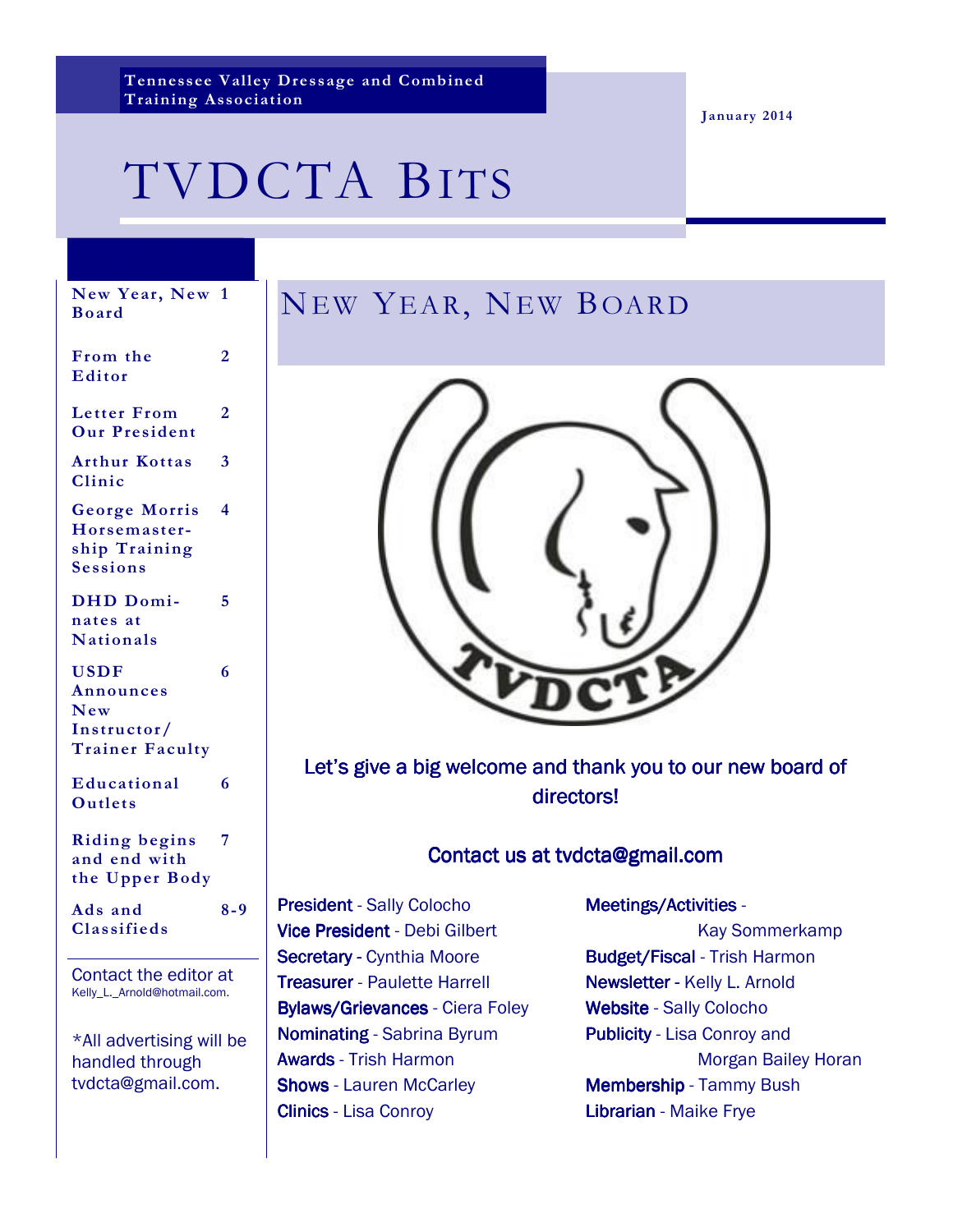## FROM THE EDITOR

I am all for New Years' Resolutions. One of mine is to get better at making this newsletter (I'm sure you're all thankful for that!). I'd really like to make this newsletter something that TVDCTA members look forward to reading. I'd love to hear from anyone who has any requests about future articles, things to include, etc. I'd also love to hear what you are all doing in your own horsey lives. Please email me if you have anything you would like for me to include in future issues.

In the spirit of self-improvement, I've made education the focus of this issue. I think attending clinics is a great way to improve one's riding skills. Reading (especially books from the TVDCTA library) is incredibly beneficial as well. I also believe that we should all take advantage of all the free educational material that is available to us online.

Best of luck as we enter this new year!

## LETTER FROM OUR PRESIDENT

Looking over our membership list I see how diverse our TVDCTA group is. We have members who have been riding only a few years, and some who have been riding for over half a century. We have some who have barrel raced, cleared many cross country fences, ridden on the beach of every coast, and others who have focused solely on dressage. Some of us keep our horses at home, others board. Some of us own our horses, some lease horses, some of us ride on lesson horses. Some of our members look forward to riding in their first recognized show this year, others proudly display the USDF Rider Gold Medal they have earned. Such diversity comes with something in common: we all love our horses, we all love the sport. Some of us teach, all of us learn.

I hope as a group we spend this year learning to take advantage of our diverse interests, talents, and capabilities and celebrate our common commitment to the mystical four-legged creatures that bring us bountiful joy, magnificent challenge, and equally abundant rewards. 2014 is the year of the horse; we can't make it anything else but sensational!

~Sally Colocho TVDCTA President

#### **M I S S I O N S T A T E M E N T**

TVDCTA is a non-profit organization dedicated to encouraging a high standard of horsemanship through the use of classical dressage techniques. The TVDCTA will dissemi-nate educational material, sponsor and promote activities (such as clinics, seminars and competitions), and cooperate with other local and national organizations in developing and promoting better horsemanship.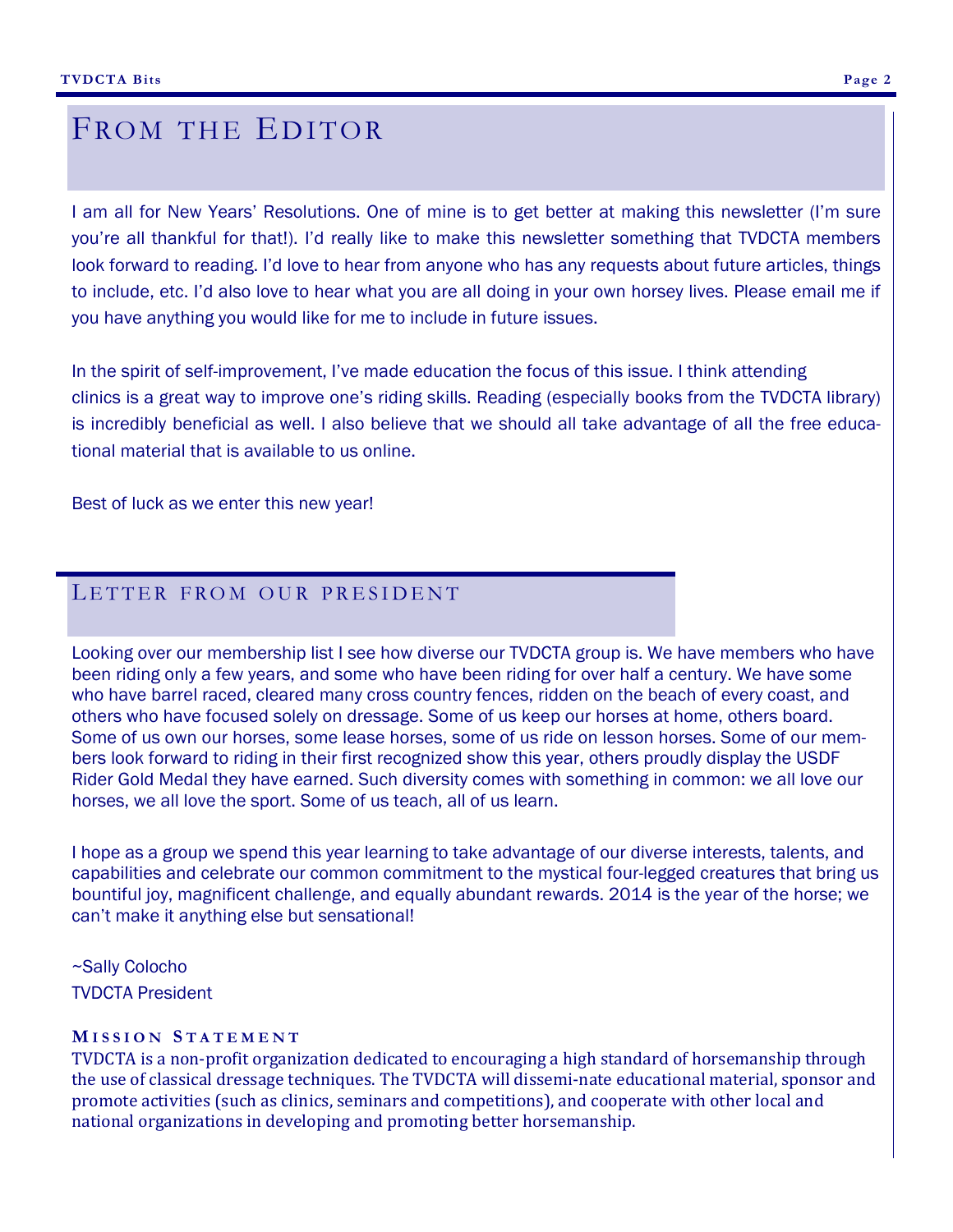# ARTHUR KOTTAS CLINIC AT SHANNONDALE FARM

Shannondale Farm (Alpharetta, GA) hosted clinician Arthur Kottas, former head of the Spanish Riding School, in November. I went expecting to be totally mystified; however, I left feeling slightly disappointed and disillusioned.

I'm not sure what I was hoping to gain from listening to Mr. Kottas, but I think I really wanted the SECRET to riding like a SRS rider. Unfortunately there is no secret, or at least, Mr. Kottas was not able to articulate it within the nine hour day. He said nothing extraordinary — the day was a blur of "inside leg to outside rein" as well as "sit deeper." No rider made any magical improvements. The average were criticized and the exceptional were praised, but no real differences could be



seen from the beginning of the rides to the end. Although I learned nothing drastically new about riding, I did learn some important information about the nature of clinics.

First off, the reality of horseman is that few are both exceptional riders as well as exceptional teachers. There is no doubt that Mr. Kottas can RIDE, but he cannot teach. He was unable to really explain how to physically accomplish the goals he kept setting forward to the riders. He would yell out elements to accomplish, such as a lighter forehand, but he rarely told a rider how to physically ask for such a thing. One young man could not sit his horse's trot to save his soul. Mr. Kottas took away his stirrups and just kept telling him to stop bouncing. Not shockingly, the man never managed to sit his horse well, despite all of the yelling. A good teacher would have explained to the man how to hold himself, which muscles to contract and which muscles to relax in order to develop a good sitting trot.

Because of this reality, I urge anyone considering paying a large sum of money to ride with a famous person to first audit a clinic by said star. Make sure that he can teach, that his teaching style will meld with your learning style, that he is open to teaching people at your level, and that he customizes his lesson for each horse/rider pair. If you cannot physically go and watch a clinic by your idol, then look up videos on YouTube.

I would also like to discuss what the riders need to bring to clinics. Firstly, have a clean horse and tack. Braid his mane, or at least make sure it looks presentable. Dress like you want to be taken seriously. Be honest about your abilities and what level you are riding at. Also make sure that you are really ready for the clinic. If you are experiencing serious behavioral issues, then you and your horse are not really ready for a serious dressage clinic. One rider at the AK clinic spent her entire ride on a ten meter circle just trying to get her balking horse to move. The fourteen year old gelding was clearly a spoiled brat, the rider was clearly a basket case enabler, and Mr. Kottas was clearly angered and frustrated by having to waste his time convincing a rider to actually make her "second level" horse trot a circle. It was unproductive on all fronts and the bad energy was unfortunately carried on to the next rider. Most importantly, be open to learning. Do not make excuses for your mediocrity and/or contradict the clinician at every turn. There are cheaper ways to be belligerent.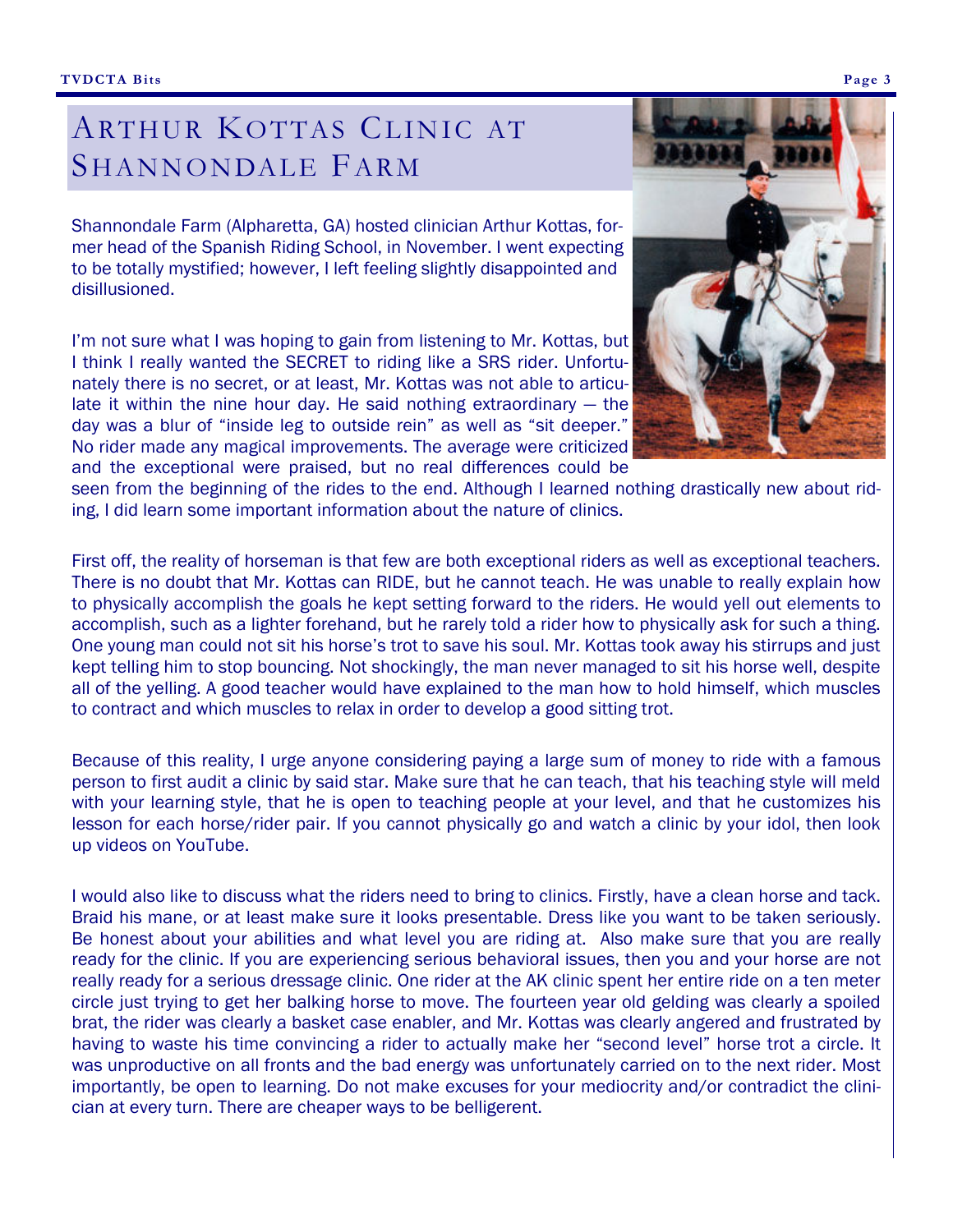## GEORGE MORRIS HORSEMASTERSHIP TRAINING SESSIONS

George Morris has been around since the time when dinosaurs walked the earth. He is referred to as "God" by American hunter jumper riders. He's a stickler for proper turnout and doing things the RIGHT way. He's won more stuff than I care to list. He was the coach of the US show jumping team for forever. He's one of only four "Horsemen of Honor" as recognized by the Cadre Noir. He's one of the few big riders who can absolutely teach. He's so big that he actually gets to pick who will pay him tons of cash to ride with him.



- 1. Horses need to be ridden with the hand and leg as well as from the seat. Let me emphasize the LEG part of that statement. This means that the horse must go from your leg and stop from your hand. He must let you touch and maneuver him. The best way for the horse to learn obedience to these aids are transitions between the paces, within the paces, and lateral work.
- 2. Lift your hand when the horse throws his head up to resist the aids. This causes the bit to stay in the corners of the mouth. Do not pull down or pull more when the horse throws his head. Just lift your hand the same amount that the horse has thrown his head and wait for him to give. When all's well, lower your hand and reduce the rein pressure. (This is from the classical French methodology, by the way.)
- 3. Half halts from the hand should be upward, not just backward. This encourages the horse to balance himself more uphill. Half-halts must always be released to encourage self-carriage.
- 4. For iffy jumps, sit down and drive the horse forward. Otherwise, go into a half-seat while jumping to relieve the horse's back which is a very fragile thing.
- 5. Learn how to do an automatic release. Effective riders can float the reins.
- 6. Ride without stirrups as often as possible to improve your seat and balance.
- 7. Practice jumping combos with tons of technical turns. The difficulty should come from the course pattern, not the height and size of the jumps.
- 8. Good riders rarely jump finished horses. Jumping is incredibly physically stressful so should be done infrequently. Again, focus on the technical aspects, not the height.
- 9. Be a good student. Pay attention all the time. If you want a break, get off.
- 10. Stay mindful of a horse's fitness and physical well being while riding.
- 11. Use complex bits properly. For example, gags and pelhams must be used with two reins. One for the snaffle action and one for the harsher action. Using only one rein is both confusing and unfair to the horse.
- 12. Ride back to front (leg to hand). Too many riders these days ride hand to leg which explains the epidemic of gadget use. George Morris is very anti-draw rein/neck stretcher/tie-downs/etc. Another reason to love the old GM.
- 13. Be correct and classical in your riding and training. Gadgets are for bad riders.



**Page 4**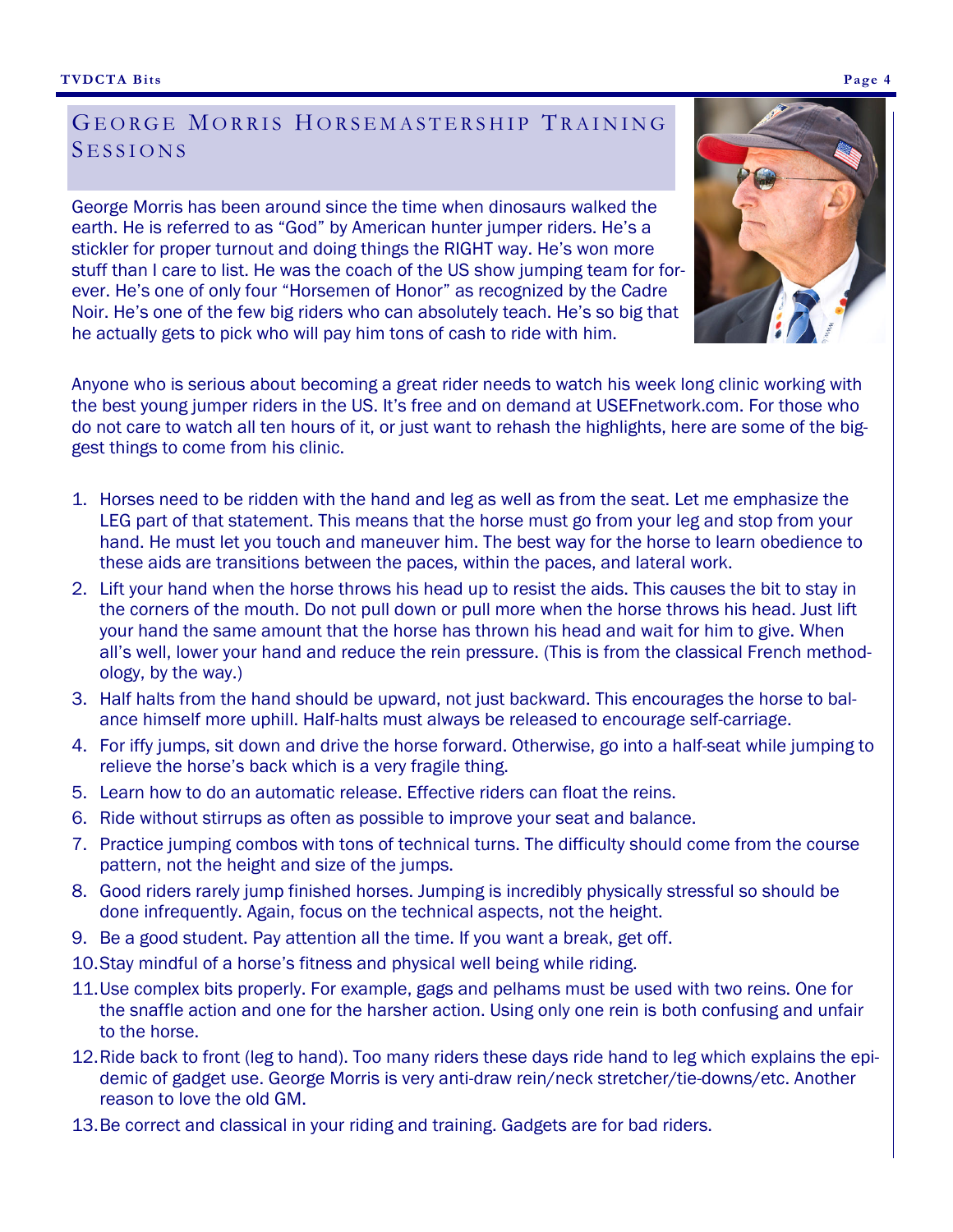## DEBBIE HILL AND KATIE STOY DOMINATE THE US DRESSAGE FINALS

Debbie Hill and Katie Stoy rocked the inaugural US Dressage Finals. The took home 3 champion titles and 1 reserve champion titles. Congrats to Debbie and Katie, the horses, the owners, the grooms, and anyone else involved!



### Debbie Hill's Rides

| <b>Horse</b>        | <b>Owner</b>                | <b>Level</b>    | <b>Place</b>         |
|---------------------|-----------------------------|-----------------|----------------------|
| <b>Boccaccio</b>    | <b>Marchella Rcihardson</b> | <b>First</b>    | <b>Champion</b>      |
| <b>Boccacio</b>     | <b>Marchella Richardson</b> | <b>Second</b>   | <b>Reserve Champ</b> |
| <b>Sir Sherlock</b> | <b>Leslie Waterman</b>      | <b>Second</b>   | 4th                  |
| <b>San Nero</b>     | <b>Jane Hays</b>            | <b>Third</b>    | 4th                  |
| <b>Floretienne</b>  | <b>Leslie Waterman</b>      | <b>Training</b> | <b>Champion</b>      |
| <b>Quantum Jazz</b> | <b>Leslie Waterman</b>      | <b>Training</b> | 9th                  |
|                     |                             |                 |                      |









Katie on Maggio with owner Ginny Moon  $||$  Debbie on Floretienne with owner Leslie Waterman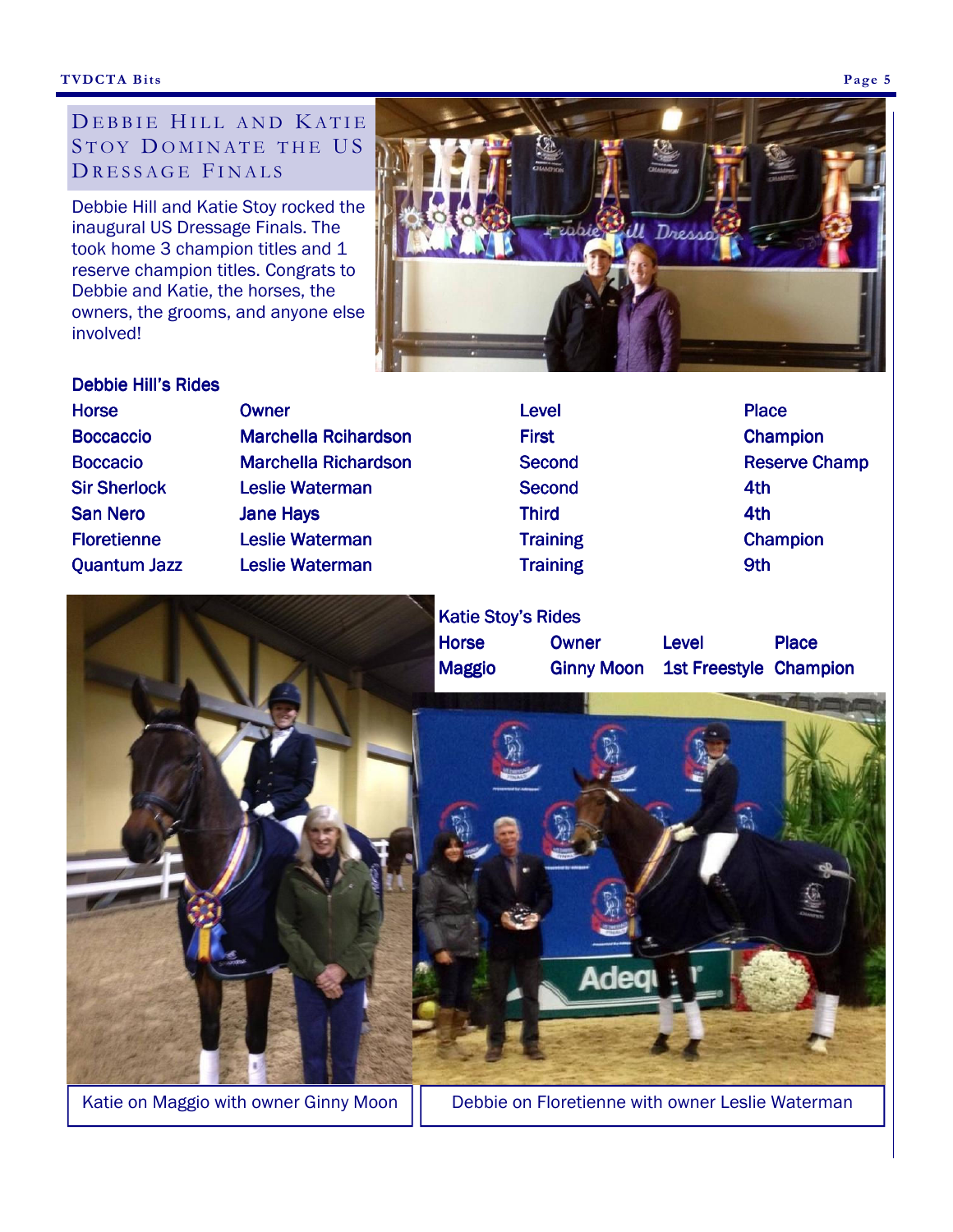# USDF ANNOUNCES NEW INSTRUCTOR/ TRAINER PROGRAM FACULTY

Lexington, KY (January 8, 2014) – The United States Dressage Federation (USDF) is pleased to announce that Heidi Chote, CA, Kathryn Fleming-Kuhn, IL, and Katherine Simard, CO, have been appointed as new faculty members for the USDF Instructor/Trainer Program at Training-First Level. Each of these new faculty members is a USDF Certified Instructor through Fourth Level. In addition, Heidi is a USDF Bronze, Silver, and Gold Medalist and USDF "L" Graduate; Kathryn is a USDF Bronze, Silver, and Gold Medalist; and Katherine is a USDF Bronze, Silver, and Gold Medalist, as well as a USDF "L" Graduate with Distinction.

The Instructor/Trainer Program workshops are an opportunity to learn about classical theories of riding, training, teaching and lungeing and are open to anyone. "We are pleased to add these new members to our Instructor/Trainer Workshop Faculty, and we hope that by providing more qualified faculty, our program will continue to grow," stated both Lilo Fore and Chris Hickey, co-chairs of the Instructor/ Trainer Committee.

For more information on scheduling a workshop, visit the USDF website at www.usdf.org or contact the USDF office atinstructorcertification@usdf.org.

## E DUCATIONAL OUTLETS

In the spirit of education, I want to give you a list of great FREE online resources that can help you progress in your riding and horsemanship.

- TVDCTA Library
- Steffen Peter's Youtube Channel http://www.youtube.com/user/Steffen619
- Edward Gal Master Class (there are tons of EG clinic videos in English) http://www.youtube.com/ watch?v=UuIAodN4qrE
- Tamarack Hill Farm (especially for eventers) https://www.facebook.com/pages/Tamarack-Hill-Farm/109161715946
- Professional Equine Grooms (lots of basic horsey knowledge) https://www.facebook.com/ proequinegrooms
- Dressage Daily http://www.dressagedaily.com/
- EuroDressage http://www.eurodressage.com/equestrian/
- Evention TV (eventers) http://eventiontv.com/
- The Chronicle of the Horse http://www.chronofhorse.com/
- Practical Horseman http://www.equisearch.com/magazines/practical-horseman/online-extras/
- USDF Youtube Channel http://www.youtube.com/user/USDFORG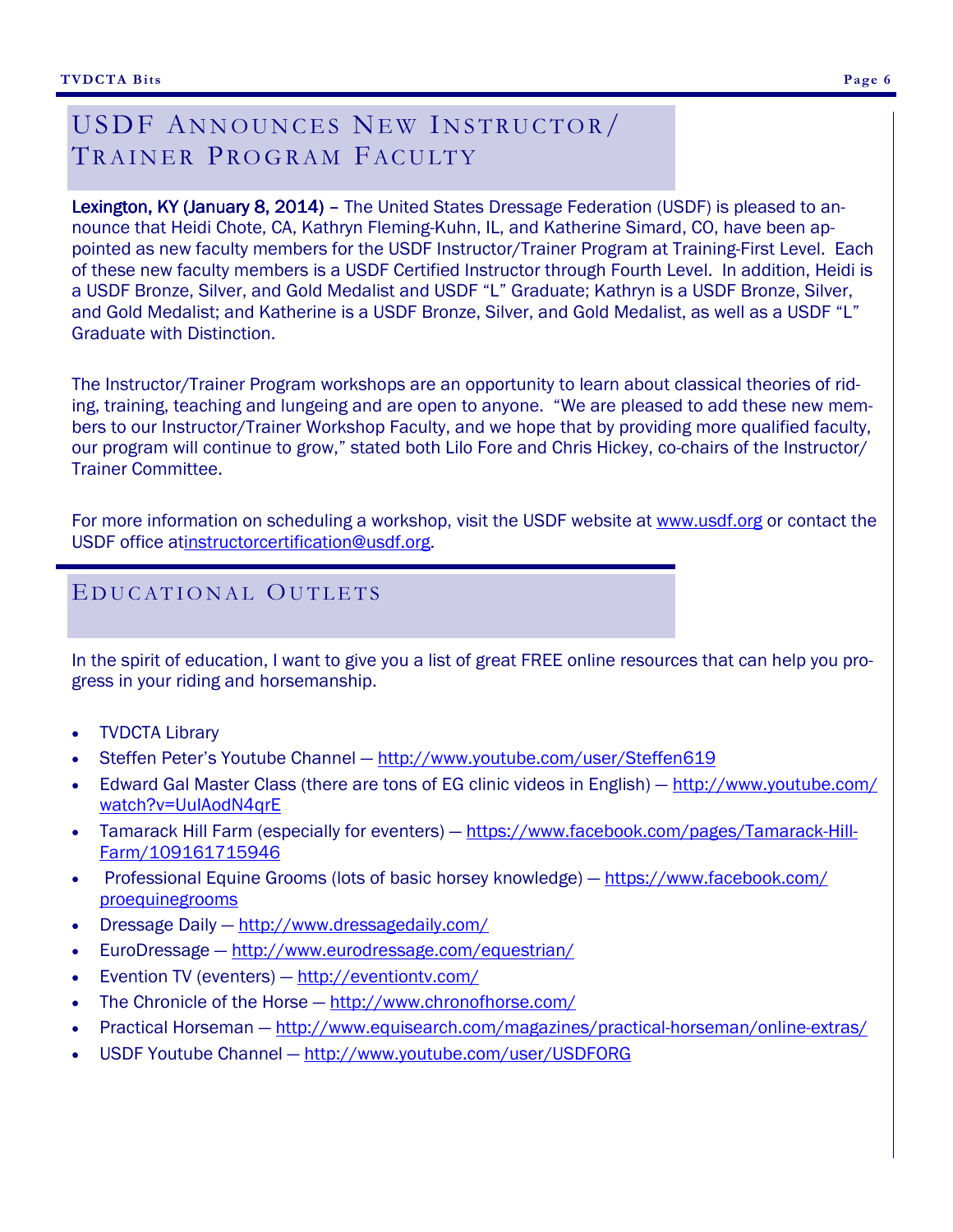# RIDING BEGINS AND END WITH THE UPPER BODY

Riding begins and ends for the most in the upper body from the hips to the shoulders. The horse picks up on it so readily because of its simplicity. The straight hip-shoulder line always remains the same whether full seat, half-seat or jumping position with the only changes being: body to the front open door and forward, right shoulder forward into the half-pass left, upper body back half-halt and so on.

This allows for the hands to be free and to ride in looped reins after every little signal. The goal is to ride through the body, without hands and rein weight only. It is just like when having a dog on a leash and going for a walk, run or better yet bike ride. Zero weight on the leash is the only way for it to be pleasant and successful. In riding, it's the same. The beauty of it is that it takes all the mystery out of the exercises.

The focus needs to be from the hips to the shoulders and keeping a straight line whether positioning that part of the body to the front of the vertical or on the vertical or behind the vertical depending on the forward, the quiet, and the bringing back of the horse.

In order to develop upper body riding, the rider must release the legs and hands fully and use them only when necessary and then release them again. It is through the release that the body will become as it should and play its role of riding in the most subtle way. The end result will be light and harmonious riding and the horse moving freely as if without the rider.

~Hector Carmona

# PRODUCT OF THE MONTH

#### What: Tough-1 Rubber Jelly Massage Mitt

Where: http://www.statelinetack.com/item/tough- 1-rubber-jelly-massage-mitt/E007206/

## How Much:  $$5.19$

Why: I love this mitt! It has a soft curry comb on one side and a massager on the other. The curry comb side is perfect for faces and legs. The massager side contains rolling magnetic balls that feel incredible (I kinda want one for my personal use….). I particularly like to use the massager side on my boy's back after rides. Sir Charles loves his, and for the price, it's certainly worth a try.

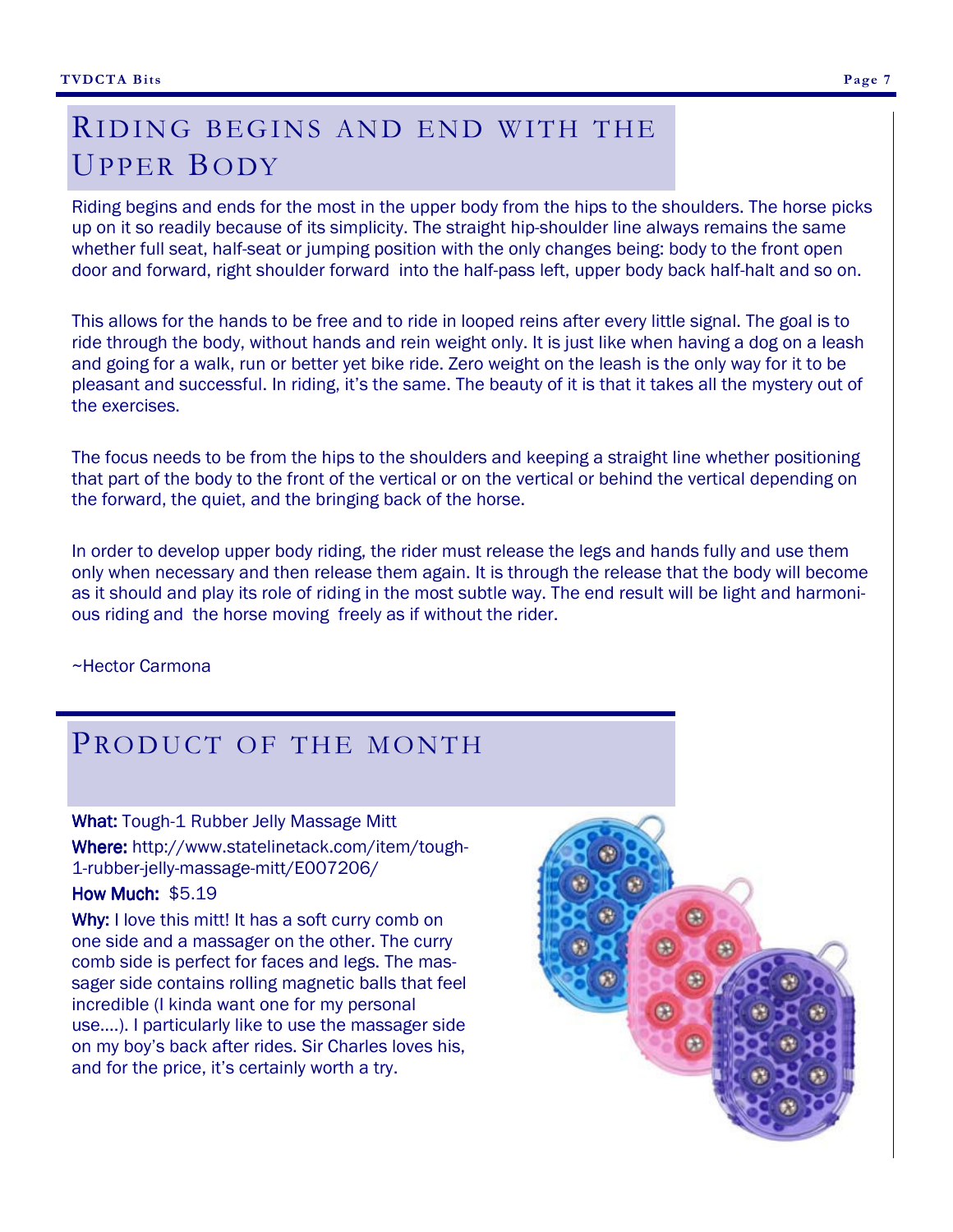#### **TVDCTA Bits Page 8**

# CLASSIFIEDS



steelprize@knology.net http://steelprizestables.com

125 Christopher Dr Madison, AL 35757

256-837-5474 Fax 256-430-0014

"Enjoy the ART OF RIDING"



Cathy Zappe

USDF Certified Instructor (4th level) **USDF Bronze and Silver Medalist** 

**Pinelands Farm** 505 Orville Smith Rd., Harvest AL 35749

Portraits by Cathy Ponies, Pets and People. Your favorite photo or I can take them for you. Prices start at \$200. Home: Cell:

(256) 721 3946 (256) 604 9400

**Karin Miles** 

**Dressage - Show Jumping Instructor** 

Phone: 256-783-3640 KleineRate@aol.com www.GermanRidingInstructor.com

**Bronze & Silver Medal Achievement** German Certifed Trainer B (FN Warendorf) **USDF** certified associate Instructor

# **It's a Matter** of Trust

Whether you ride for pleasure or competively, owning a horse is a substantial commitment. The horse people at Markel can help you protect the emotional and financial investment you've made.

Call 256-604-9400 or email me at

cathy.zappe@gmail.com

- · Farm & Ranch Packages
- · Commercial Equine Liability
- · Independent Trainer/Instructor Liability
- · Horse Mortality & Medical/Surgical Plans
- · Excess/Umbrella Liability



#### **Pagan Gilman**

Lisa Seger Insurance Your Horse, Farm & Ranch Resource

Phone: (770) 283-7344 Email: pgequine@gmail.com Web: LisaSeger.HorseInsurance.com